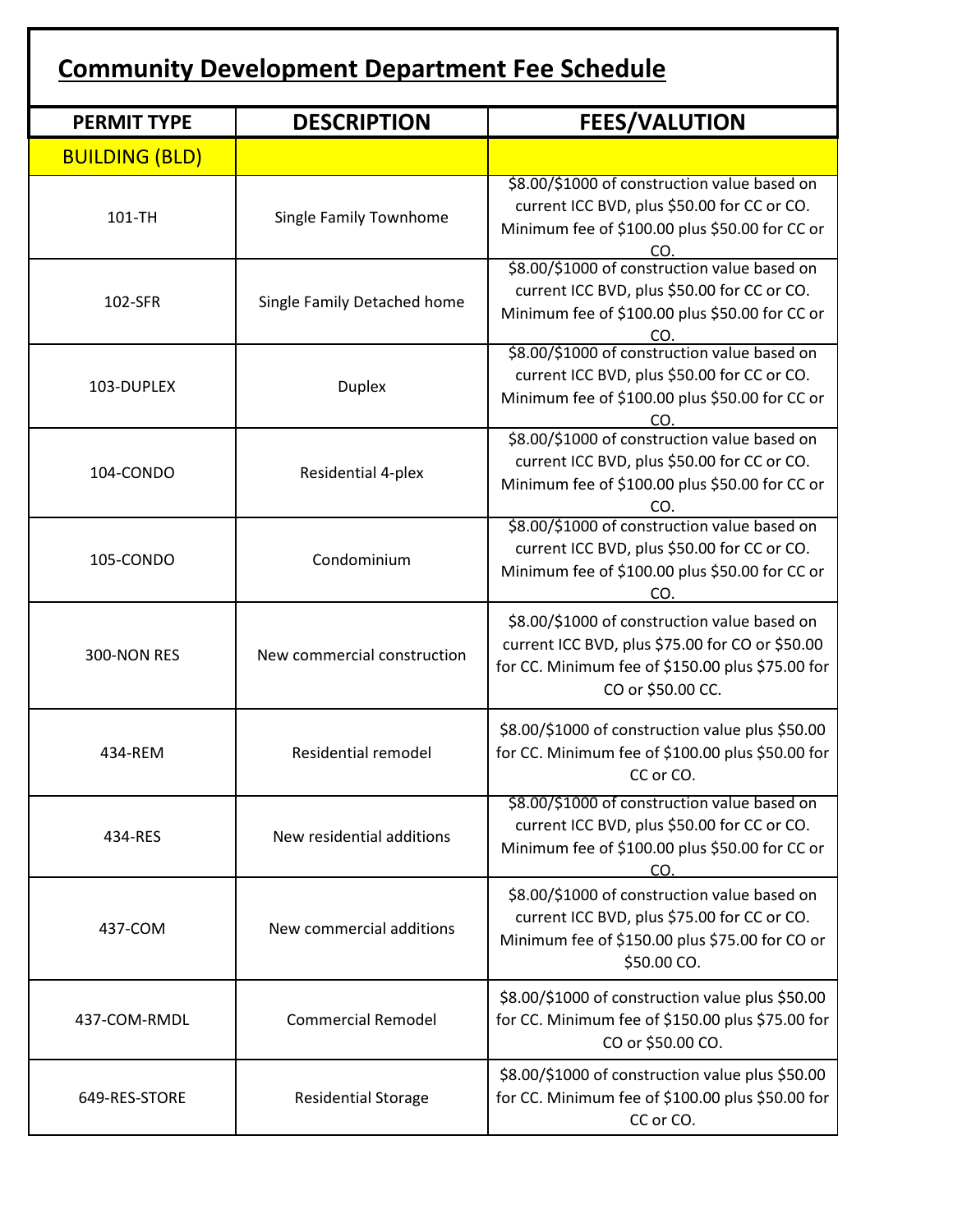| <b>PERMIT TYPE</b>                    | <b>DESCRIPTION</b>                                              | <b>FEES/VALUTION</b>                                                      |
|---------------------------------------|-----------------------------------------------------------------|---------------------------------------------------------------------------|
|                                       |                                                                 |                                                                           |
|                                       |                                                                 |                                                                           |
| <b>DEMOLITION (DEMO)</b>              |                                                                 |                                                                           |
| 645-DEMO                              | Residential Demolition outside of<br>the historic district      | \$50.00 plus \$50.00 for CC. \$1000.00 refundable<br>cash bond required.  |
| 645-DEMO-HD                           | Residential Demolition inside the<br>historic district          | \$50.00 plus \$50.00 for CC. \$1000.00 refundable<br>cash bond required.  |
| 645-DEMO-MINOR                        | Residential interior or limited<br>demolition                   | \$50.00 plus \$50.00 for CC                                               |
| 646-DEMO-MINOR                        | Commercial interior or limited<br>exterior demolition           | \$100.00 plus \$50.00 for CC                                              |
| 646-DEMO-EXT                          | Commercial demolition, removal<br>of entire building or section | \$100.00 plus \$50.00 for CC. \$1000.00<br>refundable cash bond required. |
| <b>BOND</b>                           | <b>Demolition Bond</b>                                          | \$1,000.00                                                                |
| <b>TRADE COMMERCIAL</b>               |                                                                 |                                                                           |
| C-ELECTRICAL                          | Commercial electrical repairs and<br>upgrades                   | \$125.00                                                                  |
| C-GAS                                 | Commercial gas line repairs and<br>upgrades                     | \$125.00                                                                  |
| C-HVAC                                | Commercial HVAC repairs and<br>upgrades                         | \$125.00                                                                  |
| C-LOW                                 | Commercial low voltage repairs<br>and upgrades                  | \$125.00                                                                  |
| C-PLUMBING                            | Commercial plumbing repairs and<br>upgrades                     | \$125.00                                                                  |
| C-ROOF                                | Commercial re-roof                                              | \$125.00                                                                  |
| C-Status                              | Commercial check of disconnected<br>utilities                   | \$65.00                                                                   |
| <b>CHANGE OF OCCUPANCY</b>            | Change of Occupancy                                             | \$75.00                                                                   |
| <b>IRRIGATION METER</b><br>COMMERCIAL | Commercial irrigation meter                                     | \$125.00 plus irrigation meter if on city water                           |
| <b>TRADE RESIDENTIAL</b>              |                                                                 |                                                                           |
| R-ELECTRIC                            | Residential electrical repairs and<br>upgrades                  | \$30.00                                                                   |
| R-GAS                                 | Residential gas line repairs and<br>upgrades                    | \$30.00                                                                   |
| R-HVAC                                | Residential HVAC repairs and<br>upgrades                        | \$30.00                                                                   |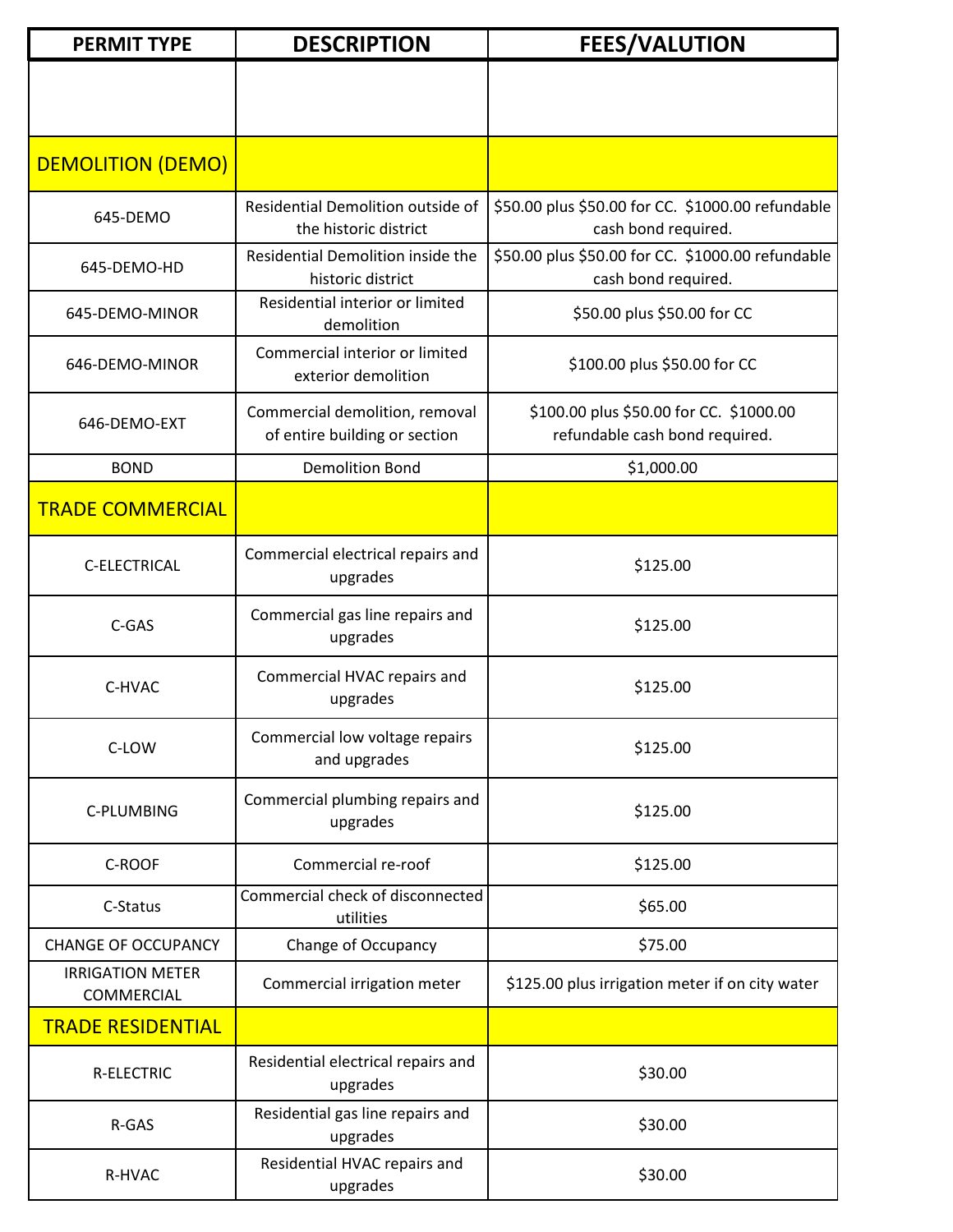| <b>PERMIT TYPE</b>                            | <b>DESCRIPTION</b>                                                                                                     | <b>FEES/VALUTION</b>                                                                                                                                   |
|-----------------------------------------------|------------------------------------------------------------------------------------------------------------------------|--------------------------------------------------------------------------------------------------------------------------------------------------------|
| R-LOW                                         | Residential low voltage repairs and<br>upgrades                                                                        | \$30.00                                                                                                                                                |
| <b>R-PLUMBING</b>                             | Residential plumbing repairs and<br>upgrades                                                                           | \$30.00                                                                                                                                                |
| <b>R-ROOF</b>                                 | Residential re-roof                                                                                                    | \$30.00                                                                                                                                                |
| <b>R-STATUS</b>                               | Residential check of disconnected<br>utilities                                                                         | \$65.00                                                                                                                                                |
| <b>RESIDENTIAL IRRIGATION</b><br><b>METER</b> | Residential irrigation meter                                                                                           | \$10.00 plus irrigation meter if on city water                                                                                                         |
| <b>ANNEXATION (ANEX)</b>                      |                                                                                                                        |                                                                                                                                                        |
| Annexation-01                                 | Annexation initiated by the<br>property owner                                                                          | \$100.00                                                                                                                                               |
| Annexation-02                                 | Annexation initiated by the City of<br><b>Norcross</b>                                                                 | N/A                                                                                                                                                    |
| <b>SIGNAGE (SIGN)</b>                         |                                                                                                                        |                                                                                                                                                        |
| SIGN-COMMERCIAL REAL<br><b>ESTATE</b>         | Commercial real estate sign                                                                                            | No sign permit required.                                                                                                                               |
| SIGN-MONUMENT                                 | New monument sign                                                                                                      | \$200.00 plus building permit if the monument<br>sign is over 4ft in height or if a new electrical<br>supply will be installed. Requires ARB approval. |
| SIGN-WALL/PANEL<br><b>EXCHANGE</b>            | Existing panel exchange, new wall,<br>, awning with advertisement,<br>projecting, etc.                                 | \$75.00                                                                                                                                                |
| SIGN-TEMPORARY                                | Temporary signage                                                                                                      | 10/\$150 beyond 90 days                                                                                                                                |
| <b>TREE REMOVAL</b><br>(TREE)                 |                                                                                                                        |                                                                                                                                                        |
| C-TREE                                        | <b>Commercial Tree Removal Permit</b>                                                                                  | N/A                                                                                                                                                    |
| <b>R-TREE</b>                                 | <b>Residential Tree Removal Permit</b>                                                                                 | N/A                                                                                                                                                    |
| DISPLAY (DISP)                                |                                                                                                                        |                                                                                                                                                        |
| <b>OUTDOOR DISPLAY</b><br><b>TEMPORARY</b>    | Outdoor display of merchandise<br>not associated with an established<br>business on the subject property<br>for 7 days | \$50.00                                                                                                                                                |
| <b>TEMPORARY MOBILE</b><br><b>PUSHCART</b>    | Mobile pushcart activity only<br>associated with a temporary<br>outdoor activity permit                                | \$100.00                                                                                                                                               |
| <b>TEMPORARY OUTDOOR</b><br><b>ACTIVITIES</b> | Temporary outdoor activities<br>limited to seasonal federal<br>holidays and carnivals                                  | \$50.00                                                                                                                                                |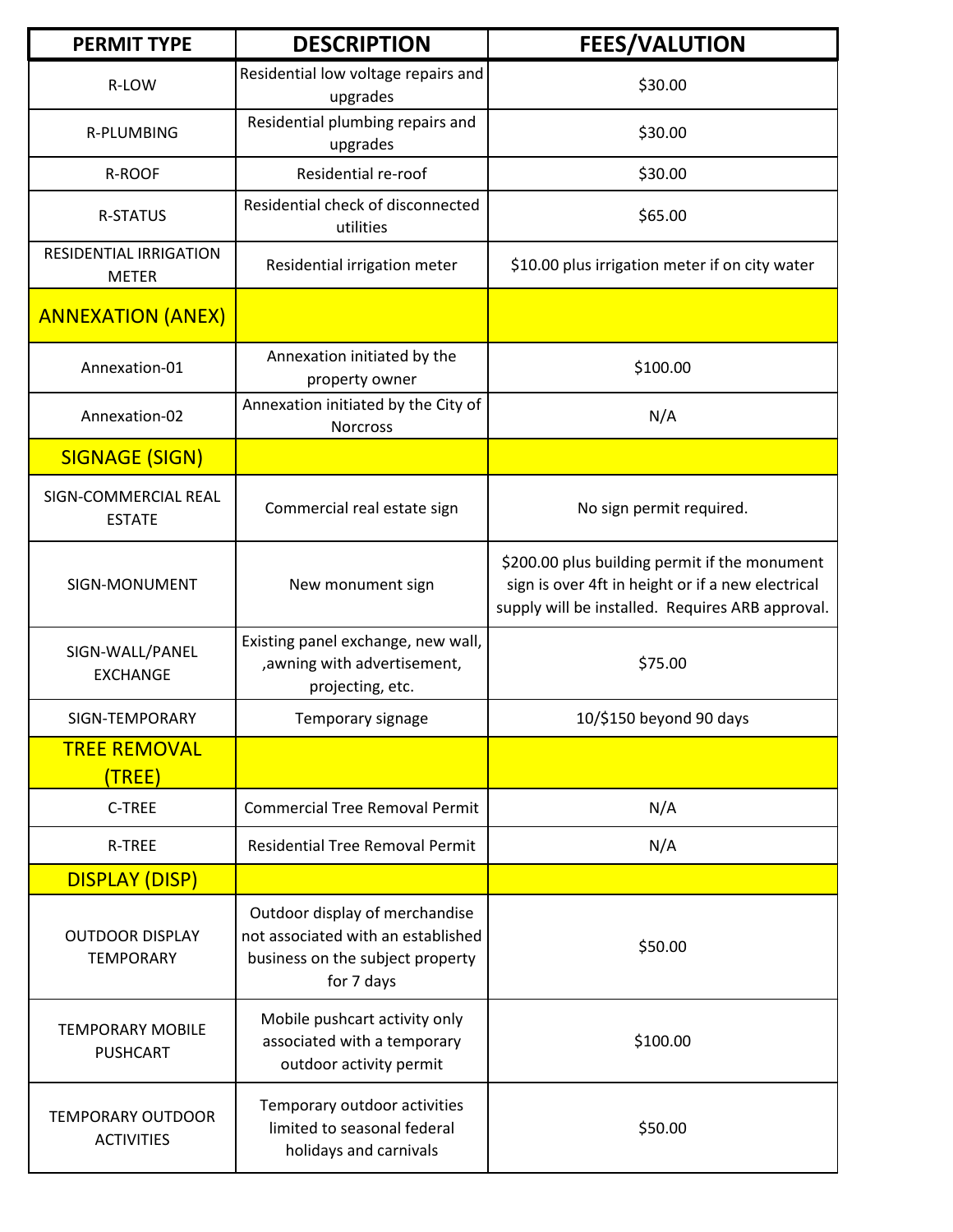| <b>PERMIT TYPE</b>                         | <b>DESCRIPTION</b>                                                                                                                                               | <b>FEES/VALUTION</b>                                                    |
|--------------------------------------------|------------------------------------------------------------------------------------------------------------------------------------------------------------------|-------------------------------------------------------------------------|
| <b>UTILITY</b>                             |                                                                                                                                                                  |                                                                         |
| UTILITY PERMITS                            | Permit for work within the city<br><b>ROW</b>                                                                                                                    | \$5,000.00 per mile                                                     |
| <b>REPLACEMENT</b><br><b>PLACARD</b>       |                                                                                                                                                                  |                                                                         |
| REPLACEMENT PLACARD                        | Replacing lost placard                                                                                                                                           | \$25.00                                                                 |
| <b>FINE</b>                                |                                                                                                                                                                  |                                                                         |
| <b>FINE</b>                                | Construction begun without<br>building permit                                                                                                                    | Permit fee doubled, minimum fee is \$50.00<br>(excluding CO or CC fees) |
| <b>RE-INSPECTION FEE</b>                   | Re-inspection fee for failed first<br>inspection                                                                                                                 | \$75.00                                                                 |
| SPECIAL INSPECTION                         | Special inspection or re-inspection<br>(necessary for same day as<br>requested)                                                                                  | \$65.00                                                                 |
| <b>SIGN FINE</b>                           | Installation of a sign without a<br>permit                                                                                                                       | Permit fee doubled                                                      |
| ARCHITECTURAL<br><b>REVIEW BOARD (ARB)</b> |                                                                                                                                                                  |                                                                         |
| ARB-COMM-MAJOR                             | Architectural Review Board for<br>major reviews                                                                                                                  | \$500.00                                                                |
| ARB-COMM-MINOR                             | Administrative COA for minor<br>commercial façade improvements                                                                                                   | \$150.00                                                                |
| ARB-COMM-MINOR-COLOR                       | Administrative COA for change in<br>commercial façade colors within<br>existing shade                                                                            | \$25.00                                                                 |
| ARB-COMM-MAJOR-COLOR                       | Architectural Review Board for<br>change in commercial façade<br>colors outside of existing shade                                                                | \$25.00                                                                 |
| ARB-RES-MAJOR                              | Architectural Review Board for<br>new construction any where in the<br>city or significant improvements to<br>existing structure within the<br>historic district | \$150.00                                                                |
| ARB-RES-MINOR                              | Architectural Review Board for<br>minor improvements or alterations<br>to existing structure within the<br>historic district                                     | \$25.00                                                                 |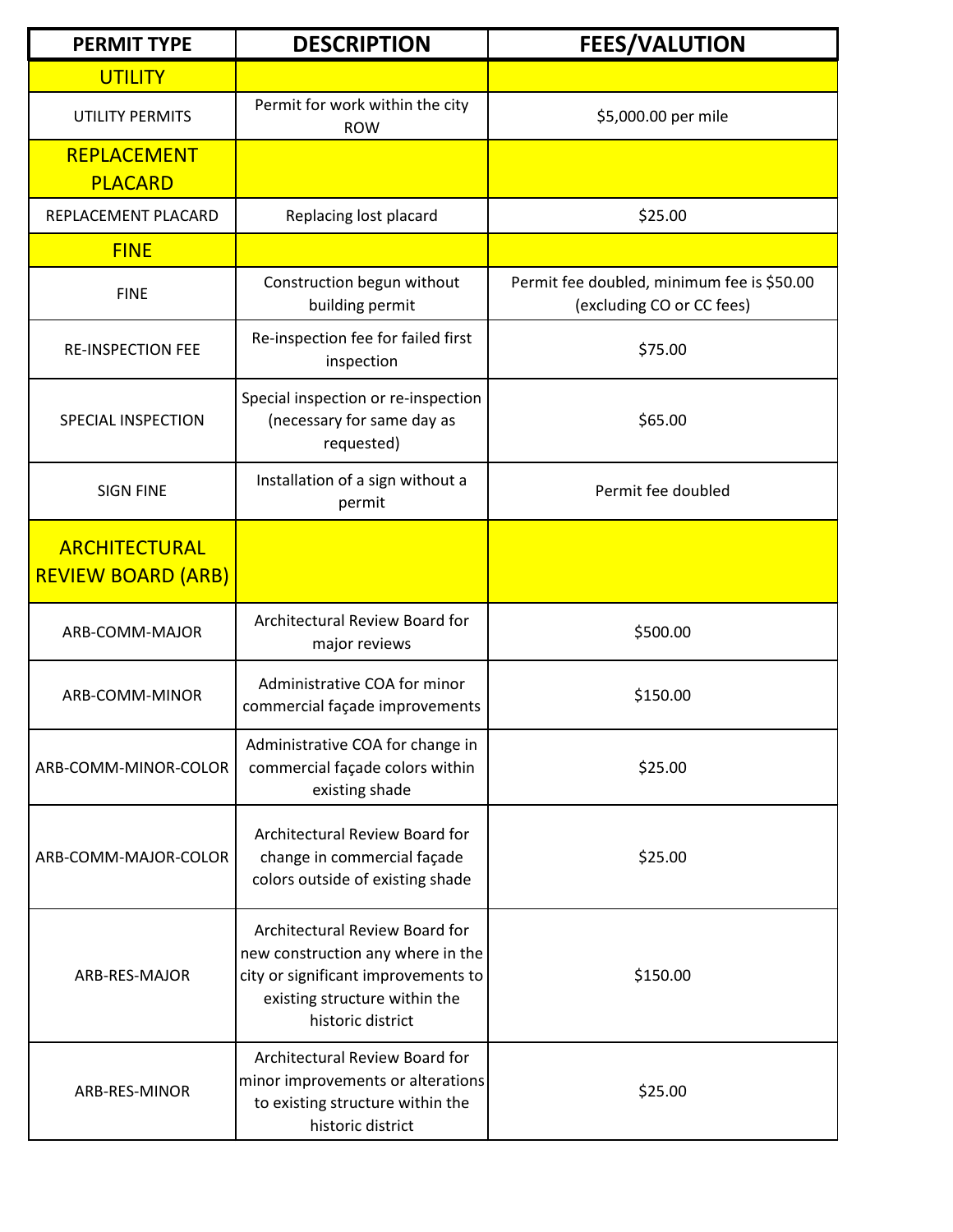| <b>PERMIT TYPE</b>                                                                                                   | <b>DESCRIPTION</b>                                                                                                                                    | <b>FEES/VALUTION</b>                                                                                              |
|----------------------------------------------------------------------------------------------------------------------|-------------------------------------------------------------------------------------------------------------------------------------------------------|-------------------------------------------------------------------------------------------------------------------|
| ARB-RES-MINOR-COLOR                                                                                                  | Architectural Review Board for<br>color changes to existing structure<br>within the historic district                                                 | \$25.00                                                                                                           |
| ARB- All Other<br><b>Administrative COA</b><br>decisions                                                             | COA approvals by the Director per<br>Section 101-61                                                                                                   | \$25.00                                                                                                           |
| <b>REZONING (REZ)</b>                                                                                                |                                                                                                                                                       |                                                                                                                   |
| <b>LESS THAN 1 ACRE</b>                                                                                              | Rezone less than one acre                                                                                                                             | \$500.00                                                                                                          |
| 1.0 TO 4.9 ACRES                                                                                                     | Rezone 1 to 4.9 acres                                                                                                                                 | \$1,000.00                                                                                                        |
| 5.0 TO 9.9 ACRES                                                                                                     | Rezone 5 to 9.9 acres                                                                                                                                 | \$1,250.00                                                                                                        |
| 10.0 TO 19.9 ACRES                                                                                                   | Rezone 10 to 19.9 acres                                                                                                                               | \$1,500.00                                                                                                        |
| 20.0 TO 24.9 ACRES                                                                                                   | Rezone 20 to 24.5 acres                                                                                                                               | \$1,750.00                                                                                                        |
| <b>25 ACRES OR GREATER</b>                                                                                           | Rezone 25 or more acres                                                                                                                               | \$2,000.00                                                                                                        |
| <b>PRD Rezoning</b>                                                                                                  | PRD Rezoning Any Acreage                                                                                                                              | Single Family Base fee \$1,500 + \$150/unit; Max \$3,000<br>Multifamily Base fee \$1,500 +\$150/unit; Max \$5,000 |
| <b>SPECIAL USE PERMITS</b><br>(SUP)                                                                                  |                                                                                                                                                       |                                                                                                                   |
| <b>LESS THAN 1 ACRE</b>                                                                                              | SUP for less than on acre                                                                                                                             | \$500.00                                                                                                          |
| 1 TO 5 ACRES                                                                                                         | SUP for 1 to 5 acres                                                                                                                                  | \$750.00                                                                                                          |
| 6 TO 10 ACRES                                                                                                        | SUP for 6 to 10 acres                                                                                                                                 | \$1,000.00                                                                                                        |
| <b>VARIANCES</b>                                                                                                     |                                                                                                                                                       |                                                                                                                   |
| PUBLIC HEARING                                                                                                       | Request exception to the city's<br>codes and ordinances before a<br>publicly held board meeting                                                       | \$500.00                                                                                                          |
| PUBLIC HEARING,<br><b>ADDITIONAL VARIANCES</b>                                                                       | Additional variances on same<br>property submitted in conjunction<br>with a primary variance                                                          | \$25.00 for each additional                                                                                       |
| PUBLIC HEARING;<br><b>VARIANCES FOR BSL</b><br><b>ENCROACHEMNTS FOR SF</b><br><b>DWELLINGS WITH EXISTING</b><br>CO's | Request for a variance to encroach<br>an existing building setback line for<br>single family dwellings with<br>existing certificate of occupancies    | \$100.00                                                                                                          |
| PUBLIC HEARING; STREAM<br><b>BUFFER ENCROACHEMENT</b>                                                                | Request for a variance approved<br>by the Mayor and City Council to<br>encroach the required 50' stream<br>buffer and / or 75' impervious<br>setback. | \$500.00                                                                                                          |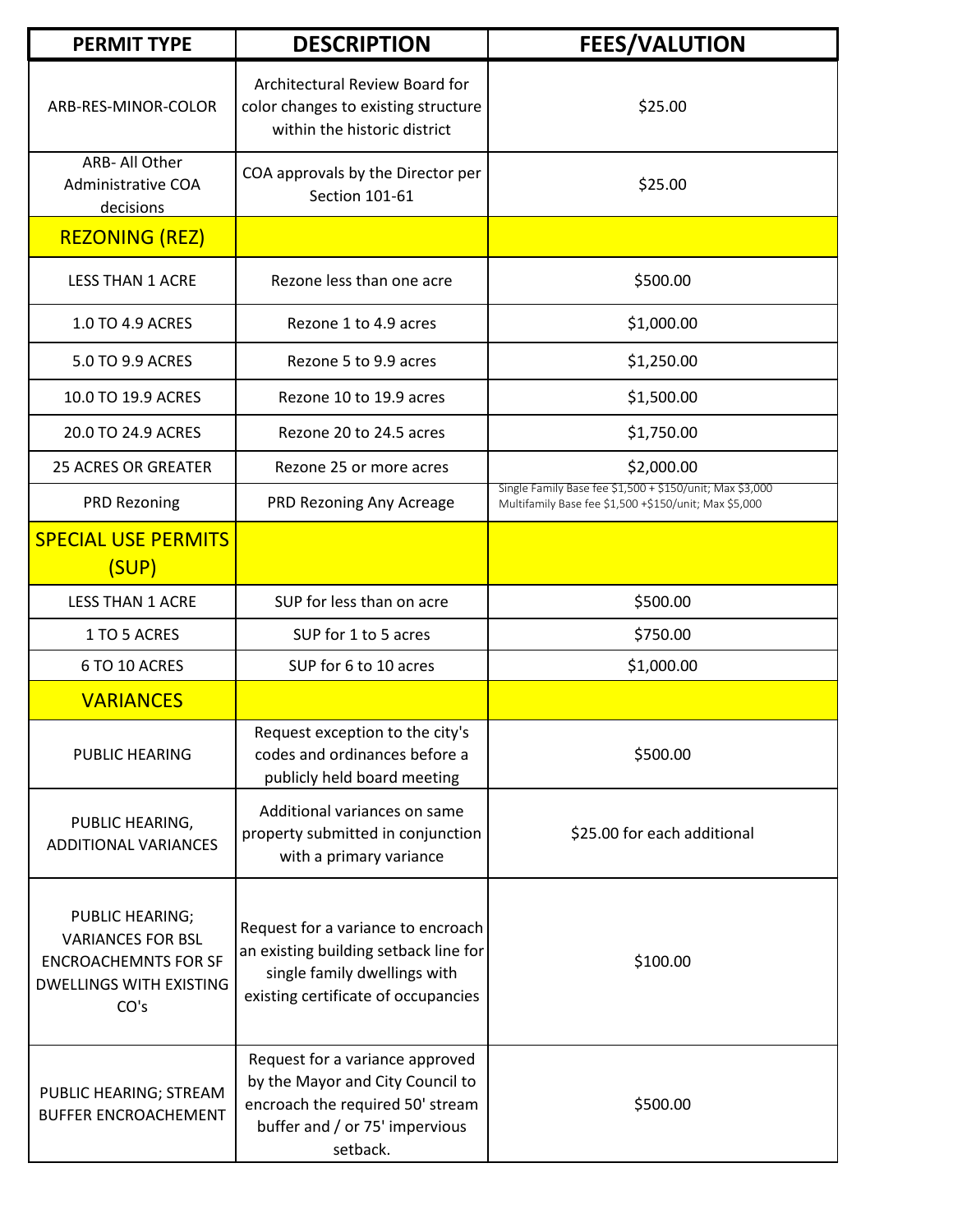| <b>PERMIT TYPE</b>                                                        | <b>DESCRIPTION</b>                                                                           | <b>FEES/VALUTION</b>        |
|---------------------------------------------------------------------------|----------------------------------------------------------------------------------------------|-----------------------------|
| ADMINISTRATIVE                                                            | Administrative Variance<br>application                                                       | \$100.00                    |
| ADMINISTRATIVE                                                            | Additional variances on same<br>property submitted in conjunction<br>with a primary variance | \$25.00 for each additional |
| <b>CERTIFICATES</b>                                                       |                                                                                              |                             |
| <b>CERTIFICATE OF</b><br><b>OCCUPANCY (RESIDENTIAL)</b>                   | <b>Residential CO</b>                                                                        | \$50.00                     |
| <b>CERTIFICATE OF</b><br><b>OCCUPANCY (COMMERCIAL)</b>                    | Commercial CO                                                                                | \$75.00                     |
| <b>CERTIFICATE OF</b><br><b>COMPLETION (RESIDENTIAL)</b>                  | <b>Residential CC</b>                                                                        | \$50.00                     |
| <b>CERTIFICATE OF</b><br><b>COMPLETION</b><br>(COMMERCIAL)                | <b>Residential CC</b>                                                                        | \$50.00                     |
| <b>CERTIFICATE OF</b><br><b>OCCUPANCY (MODEL</b><br>HOME)                 | CO for Model Home, valid for 1<br>year                                                       | \$50.00                     |
| RESIDENTIAL TEMPORARY<br><b>CERTIFICATE OF</b><br><b>OCCUPANCY</b>        | Temporary Certificate of<br>Occupancy for residential property                               | \$50.00                     |
| <b>COMMERCIAL 90 DAY</b><br><b>TEMPORARY CERTIFICATE</b><br>OF OCCUPANCY  | Temporary Certificate of<br>Occupancy for commercial<br>property                             | \$1,300.00                  |
| RESIDENTIAL TEMPORARY<br><b>CERTIFICATE OF</b><br><b>COMPLETION</b>       | Temporary Certificate of<br>Completion for residential<br>property                           | \$50.00                     |
| <b>COMMERCIAL 90 DAY</b><br><b>TEMPORARY CERTIFICATE</b><br>OF COMPLETION | Temporary Certificate of<br>Completion for residential<br>property                           | \$50.00                     |
| <b>BUILDING PLAN</b><br><b>REVIEW FEES</b>                                |                                                                                              |                             |
| <b>Residential Plan Review Fee</b>                                        | Plan Review Single Family<br>Residential                                                     | \$100.00                    |
| TRADE PLAN REVIEW FEE                                                     | Plan review for single trade                                                                 | \$100.00                    |
| <b>MINOR PLAN REVIEW FEE</b>                                              | Plan review for minor renovations                                                            | \$100.00                    |
| <b>AMENDMENTS</b>                                                         | Amendments to previously<br>approved plans                                                   | \$100.00                    |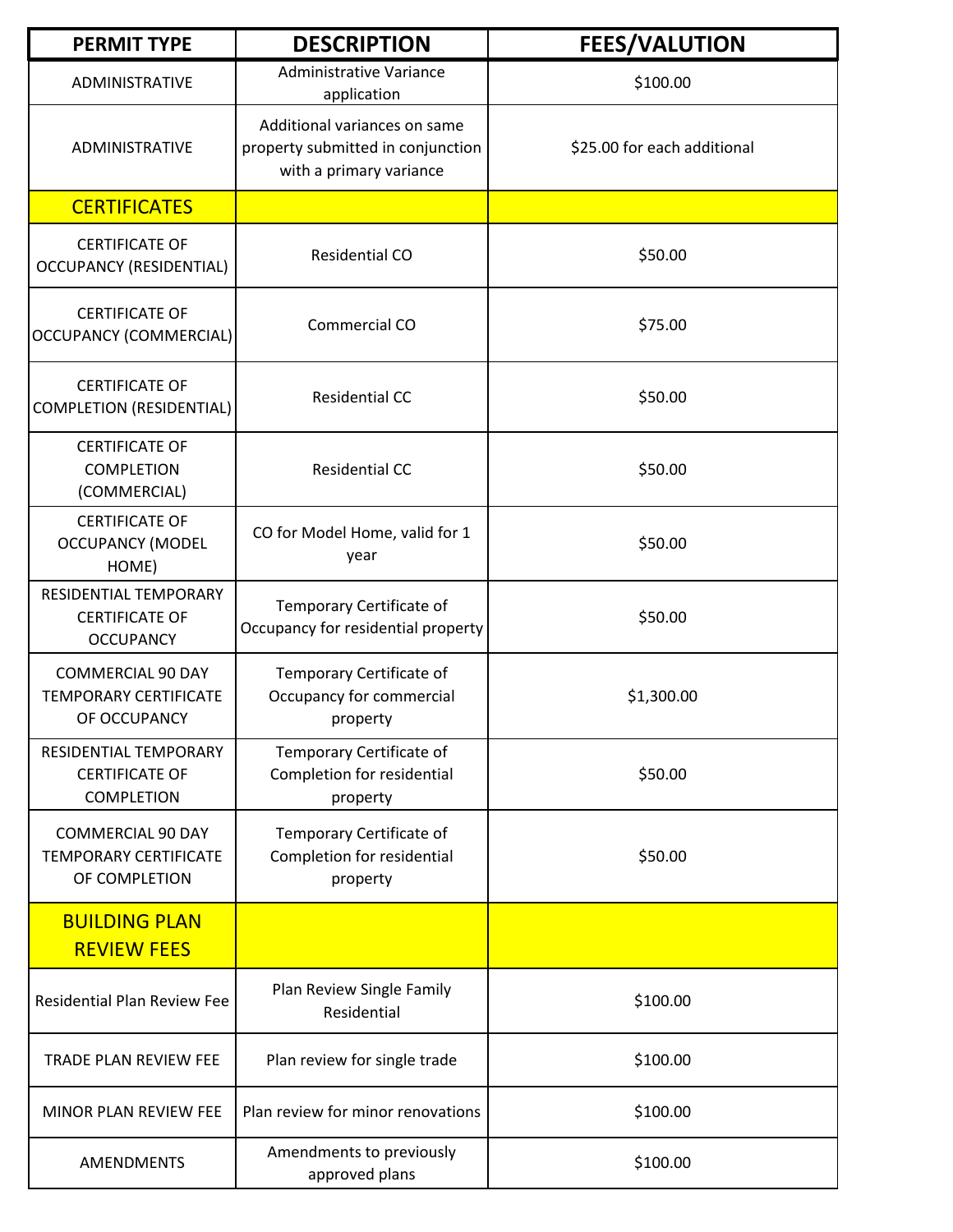| <b>PERMIT TYPE</b>                                                                                                                                                  | <b>DESCRIPTION</b>                                                                                                                                     | <b>FEES/VALUTION</b>                                            |
|---------------------------------------------------------------------------------------------------------------------------------------------------------------------|--------------------------------------------------------------------------------------------------------------------------------------------------------|-----------------------------------------------------------------|
| <b>COMMERCIAL DEMOLITION</b><br><b>PLAN REVIEW</b>                                                                                                                  | Plan review for Demo                                                                                                                                   | \$200.00                                                        |
| Multiply the total square footage of the building time \$25.00. Then take the resulting dollar amount and look at<br>the following schedule for the fee to be paid. |                                                                                                                                                        |                                                                 |
| <b>BUILDING PLAN REVIEW</b><br>(MAJOR I)                                                                                                                            | \$0.00 to \$500,000.00                                                                                                                                 | \$500.00                                                        |
| <b>BUILDING PLAN REVIEW</b><br>(MAJOR II)                                                                                                                           | \$500,001 to \$5,000,000.00                                                                                                                            | \$0.45/\$1,000.00 in excess of \$5,000.00                       |
| <b>BUILDING PLAN REVIEW</b><br>(MAJOR III)                                                                                                                          | \$5,000,001 or greater                                                                                                                                 | \$2,425.00 plus (\$0.35/\$1,000.00) for \$1,000.00<br>over \$5M |
| <b>HISTORIC DEMOLITION</b><br><b>PLAN REVIEW</b>                                                                                                                    | For a building determined to be<br>subject to 103-191 (3) and not<br>exempt under 103-191(8), the<br>property shall be heard before the<br>ARB and M&C | \$150.00 or \$500.00 for ARB review only.                       |
|                                                                                                                                                                     | DEVELOPMENT PLAN REVIEW (RESIDENTIAL)                                                                                                                  |                                                                 |
| <b>SKETCH OR CONCEPT PLAN</b>                                                                                                                                       | Proposed plans for new residential<br>development                                                                                                      | \$250.00 or \$5.00 per lot, whichever is greater                |
| PRELIMINARY PLAT<br>(INCLUDES ONE<br><b>ENGINEERING SITE VISIT)</b>                                                                                                 |                                                                                                                                                        | \$500.00 or \$10.00 per lot, whichever is greater               |
| FINAL PLAT (INCLUDES ONE<br><b>ENGINEERING SITE VISIT)</b>                                                                                                          |                                                                                                                                                        | \$500.00 or \$7.00 per lot, whichever is greater                |
| <b>EXEMPTION PLAT</b>                                                                                                                                               |                                                                                                                                                        | \$500.00 or \$7.00 per lot, whichever is greater                |
| AMENDMENTS                                                                                                                                                          | REVISIONS TO APPROVED PLANS                                                                                                                            | \$100.00                                                        |
| DEVELOPMENT PLAN REVIEW (NON-RESIDENTIAL)                                                                                                                           |                                                                                                                                                        |                                                                 |
| <b>CONCEPT PLAN</b>                                                                                                                                                 | Proposed plans for new<br>commercial development                                                                                                       | \$300.00                                                        |
| PRELIMINARY PLAT (LAND<br><b>SUB-DIVISION ONLY)</b>                                                                                                                 |                                                                                                                                                        | \$250.00                                                        |
| PRELIMINARY PLAN (WITH<br><b>CONSTRUCTION</b><br>DOCUMENTS)                                                                                                         |                                                                                                                                                        | \$500.00                                                        |
| FINAL PLAT PLAN REVIEW                                                                                                                                              |                                                                                                                                                        | \$550.00                                                        |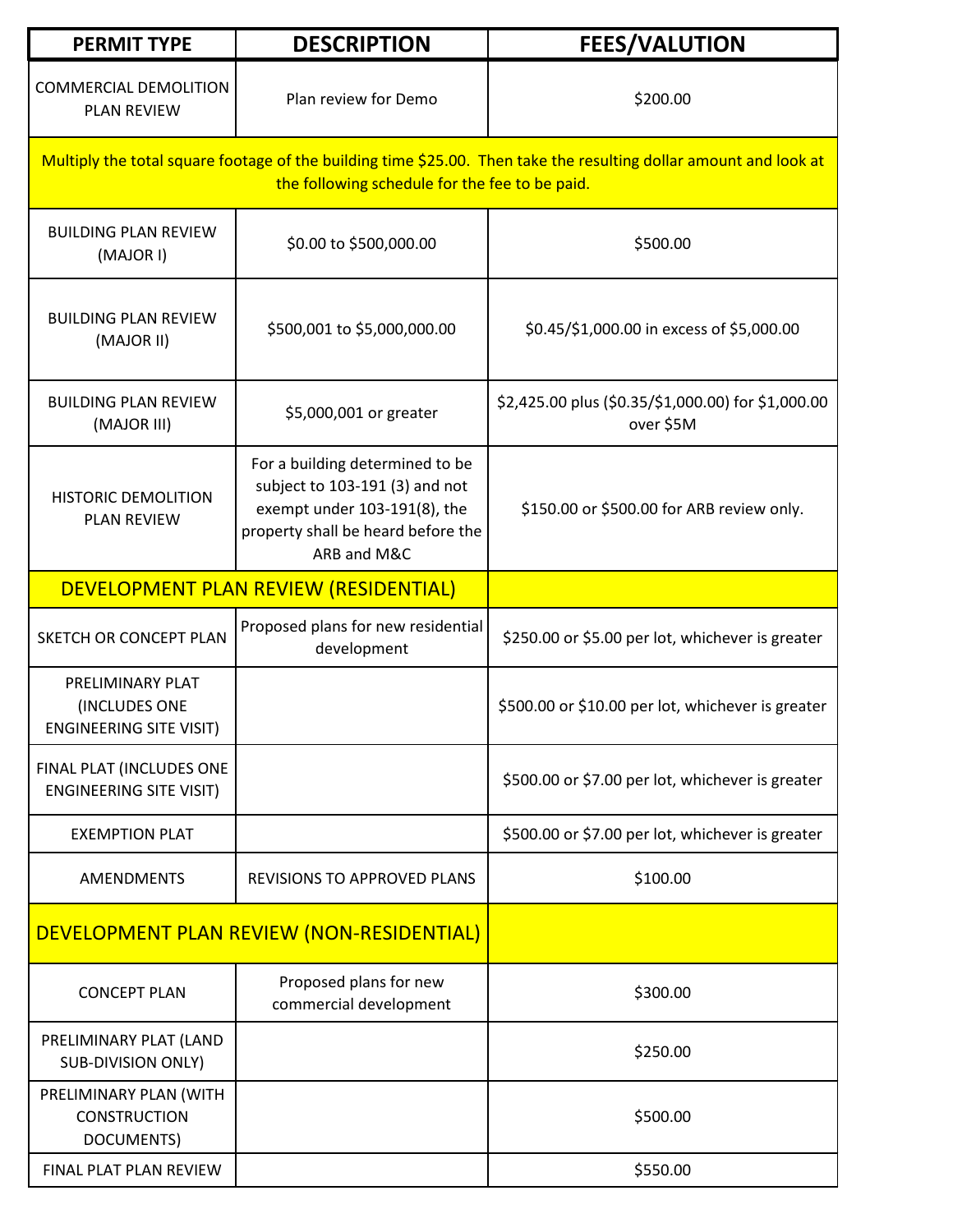| <b>PERMIT TYPE</b>                                                                  | <b>DESCRIPTION</b>                                                        | <b>FEES/VALUTION</b>                                                                                                                    |
|-------------------------------------------------------------------------------------|---------------------------------------------------------------------------|-----------------------------------------------------------------------------------------------------------------------------------------|
| SITE DEVELOPMENT REVIEW                                                             |                                                                           | \$950.00                                                                                                                                |
| <b>AMENDMENTS</b>                                                                   |                                                                           | \$100.00                                                                                                                                |
|                                                                                     | <b>LAND DISTURBANCE PERMIT</b>                                            |                                                                                                                                         |
|                                                                                     | CLEARING, GRADING, GRUBBING PERMIT                                        |                                                                                                                                         |
| 1 ACRE                                                                              |                                                                           | \$40.00                                                                                                                                 |
| 3 ACRES                                                                             |                                                                           | \$115.00                                                                                                                                |
| 5 ACRES                                                                             |                                                                           | \$190.00                                                                                                                                |
|                                                                                     | DEVELOPMENT PERMIT (MINIMUM FEE OF<br>\$100.00 APPLIES TO ALL CATEGORIES) |                                                                                                                                         |
| RESIDENTIAL                                                                         |                                                                           | \$50.00 per lot or \$100.00 per acres, whichever is<br>greater                                                                          |
| MULTI-FAMILY                                                                        |                                                                           | \$50.00 per unit or \$100.00 per acres, whichever<br>is greater                                                                         |
| NON-RESIDENTIAL                                                                     |                                                                           | \$100.00 per acre                                                                                                                       |
| <b>RE-PERMITTING FEES</b>                                                           |                                                                           |                                                                                                                                         |
| AFTER EXPIRATION DATE (6<br>MONTHS/180 DAYS FROM<br>ISSUANCE)                       |                                                                           | Re-permit full job                                                                                                                      |
| NO ACTIVITY AFTER SIX<br><b>MONTHS (ABANDONED)</b>                                  |                                                                           | Re-permit full job                                                                                                                      |
| <b>ZONING CONFIRMATION</b><br><b>LETTER</b>                                         | Statement of allowable uses and<br>zoning for a specific property         | \$40.00                                                                                                                                 |
| <b>WAIVER OF DEVELOPMENT</b><br><b>REGULATIONS</b>                                  | Exemption from development<br>regulations                                 | \$300.00                                                                                                                                |
| <b>FILMING PERMIT FEE</b>                                                           |                                                                           |                                                                                                                                         |
| <b>FILMING PERMIT FEE</b>                                                           | Permit for filming within the City<br>of Norcross                         | \$320 Per day up to 3 days. After 3 days requires<br>Mayor and Council Approval. \$500.00 for Mayor<br>and City Council Public Hearing. |
| <b>VACANT OR</b><br><b>FORECLOSED</b><br><b>PROPERTY</b><br><b>REGISTRATION FEE</b> |                                                                           |                                                                                                                                         |